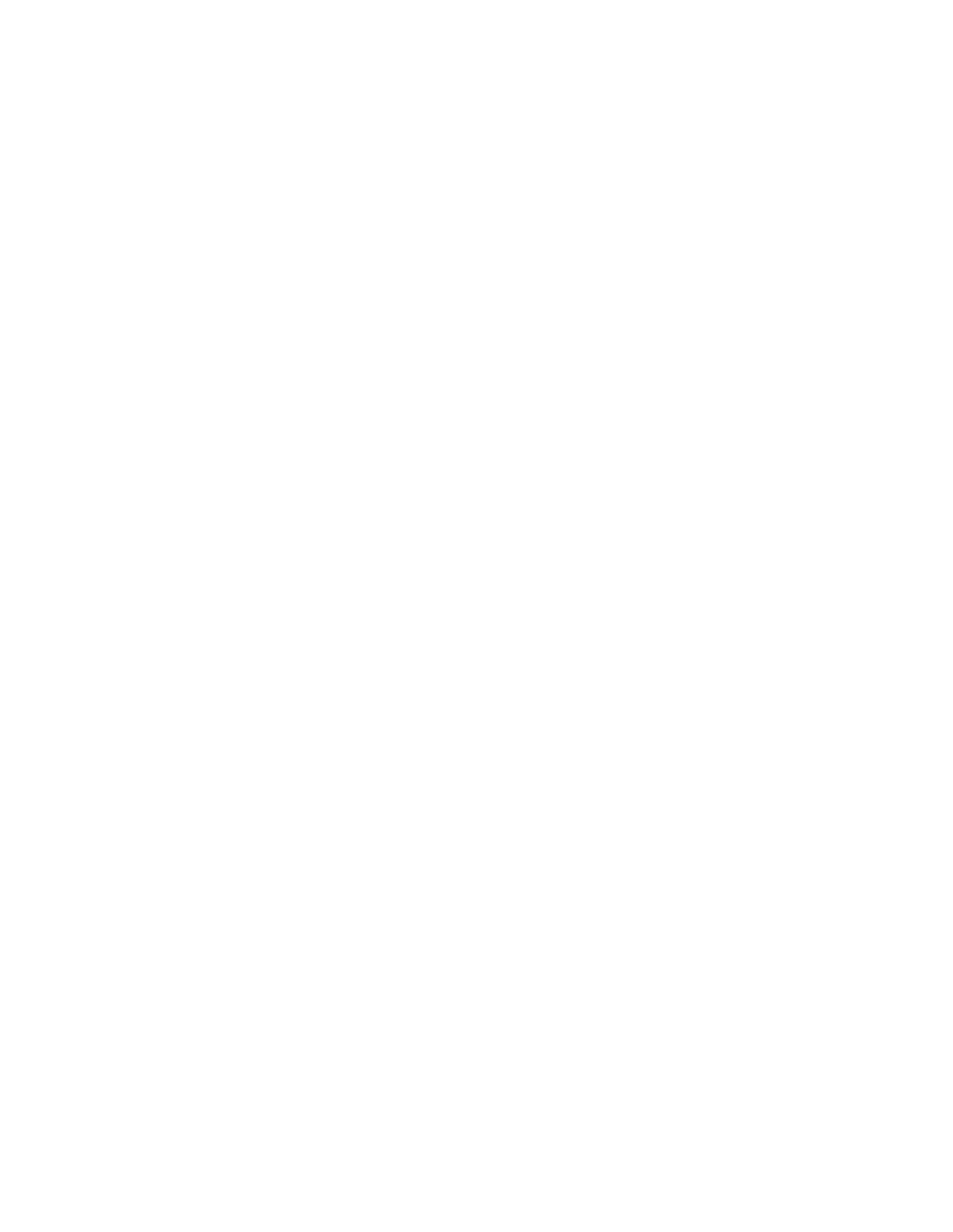## **The Citizen Lobbyist**

The League of Women Voters has played a key role in influencing national, state, and local government policy since the League's founding in 1920.

Here in Massachusetts, the state League advocates for our legislative priorities on Beacon Hill. As a grassroots organization, we depend on our members to act as CITIZEN LOBBYISTS to make our voice heard on important issues of public policy.



**LWV Arlington attends Day on the Hill to lobby the state legislature.**

This booklet is designed to provide you with information and tools you need to be an active and effective CITIZEN LOBBYIST.

Although the focus is on how to influence the legislative process in Massachusetts, our suggestions also apply to influencing other government officials, whether they are elected or work in government agencies, and whether they are based in your city or town hall, on Beacon Hill, or in Washington, D.C.

#### **WHY LOBBY?**

Lobbying is the act of talking to elected officials about the merits of your position. Your goal is to influence their position through your knowledge of the issues.

As an organization devoted to encouraging informed and active participation in government, the League aims to ensure that the voice of the people is heard.

Paid lobbyists and special interests aggressively seek to influence public policy, but the same message has a different impact coming from the grassroots.

Lobbying by League members provides our legislators with direct access to information about how particular proposed legislation might affect their constituents – the people who live, work and vote in their districts.

League members have a unique opportunity to educate our elected officials and fellow citizens because of our reputation for being non-partisan, well-informed, and coming to our positions through open-minded, careful study and the consensus of our members.

As citizens, we may advocate on any issue of importance to us.

However, if you are lobbying as a member of the League, and identify yourself as such, your lobbying must reflect the positions of the League.

It is always important that the League speaks with One Voice. When in doubt about the League's position on an issue or piece of legislation, contact a member of your local and/or state Board.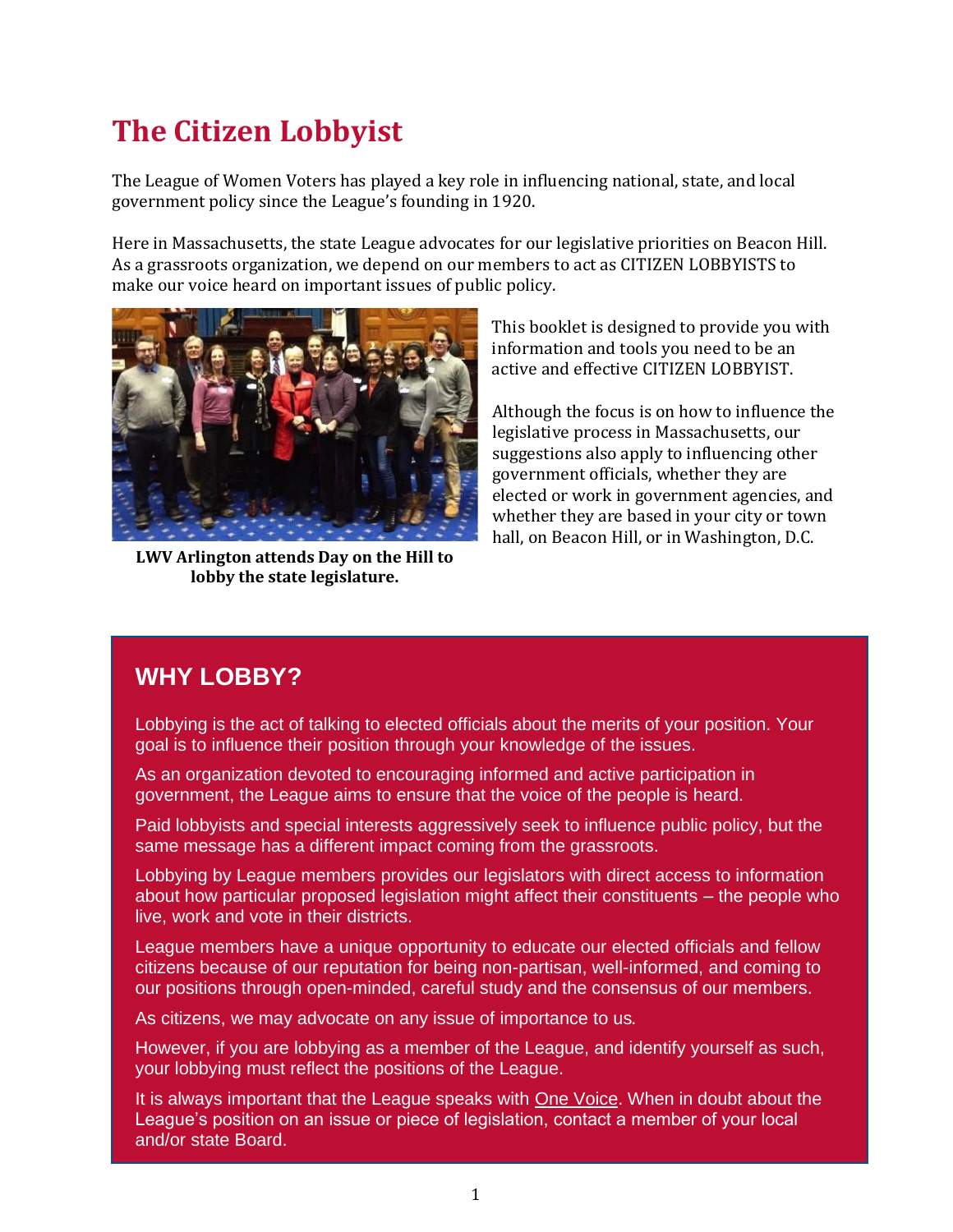## **First Steps**

Your effectiveness as a CITIZEN LOBBYIST will depend on your preparation. The League of Women Voters of Massachusetts (LWVMA) is here to support you. Here are our suggested first steps for influencing the legislative process:

#### **GET TO KNOW YOUR STATE LEGISLATORS**

We urge you to get to know your state Senator and Representative, including committees they serve on and bills they are sponsoring and co-sponsoring. This information is available at [https://malegislature.gov/.](about:blank) Under "Find Your Legislator," enter your street address. If you do not have Internet access, please call the LWVMA office at 857-452-1715 for help.

There are multiple ways to start to build a relationship with your legislators:

- **Attend LWVMA's lobby day, Day on the Hill**, **or a bill-specific lobby day.** You should pre-arrange meetings with your legislators if lobby day sponsors do not do so.
- **Arrange a meeting between your local League and legislators**. Consider making a "legislative breakfast or coffee" a yearly event for your local League.
- **Invite legislators to your local League's events,** such as forums and celebrations.
- **Give your legislators an opportunity to recognize your local League** with a citation for a special event such as an anniversary or other celebration by informing them in advance.
- **Attend your legislators' in-district office hours or open district meetings**.

#### **LEARN ABOUT LWVMA'S LEGISLATIVE PRIORITIES**

To learn about the bills that LWVMA supports or opposes, go to the menu on the LWVMA homepage, [www.lwvma.org, a](about:blank)nd click on the LWVMA Advocacy tab. A drop-down list will identify all of the bills LWVMA supports or opposes, as well as any testimony that has been submitted.

To find the status of a bill and its history, go to [https://malegislature.gov/](about:blank) and type the bill number or name into the search box.

LWVMA's [Legislative Action Committee](about:blank) (LAC) is composed of League members who act as specialists in specific policy areas. These specialists review bills and decide, with LWVMA board oversight, which bills the League will support or oppose, based on the League's stated positions on issues, which have been arrived at through consensus. (State positions are contained in *[Where We Stand](about:blank)*; national positions are contained in *[Impact on Issues](about:blank)*.) The specialists also testify before legislative committees, urge member support of legislation, and work with other organizations in coalitions to pass certain bills. Have questions about legislation we support or oppose? Call the LWVMA office at 857-452-1715 or email the Legislative Action Committee at [specialists@lwvma.org](about:blank) .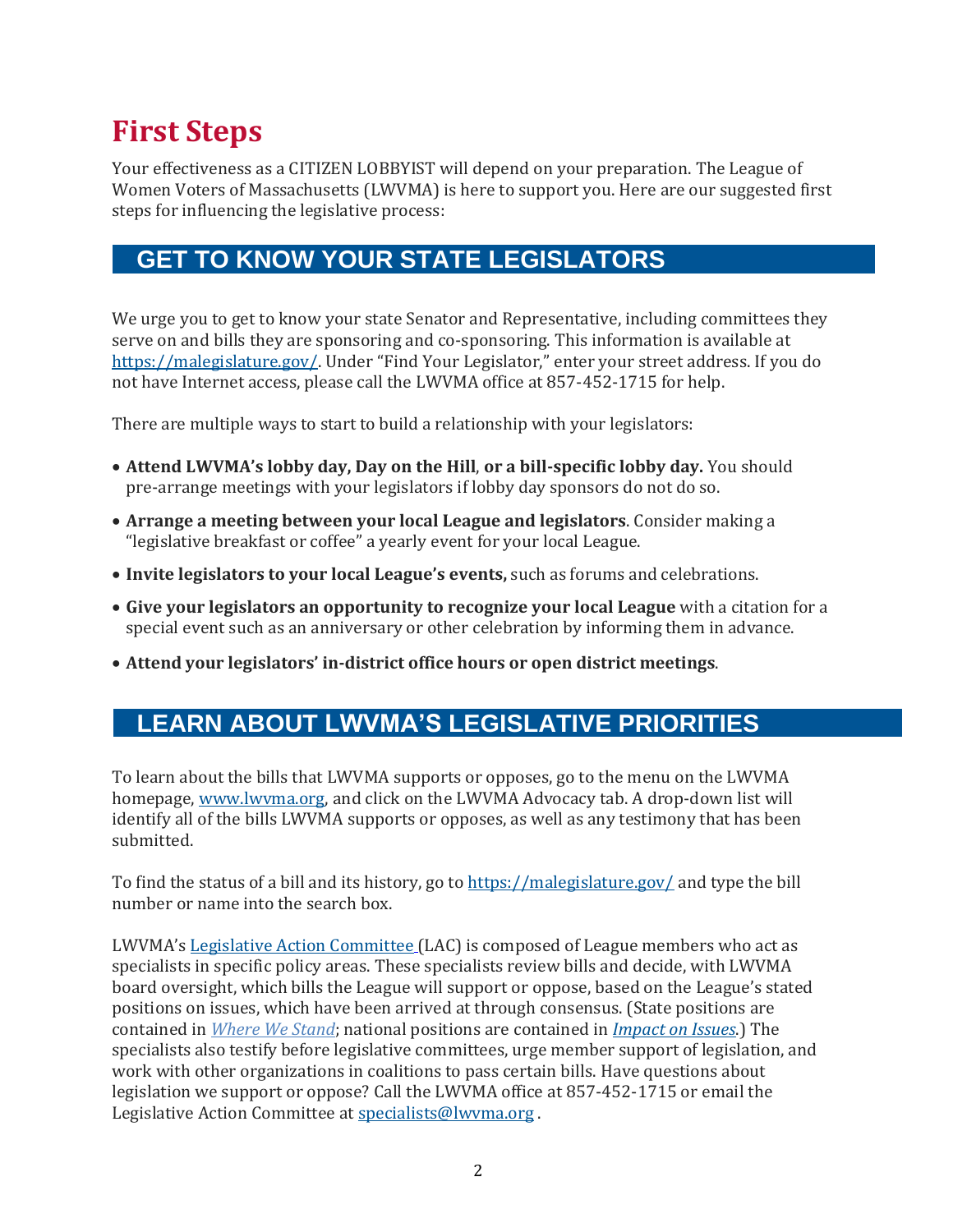### **UNDERSTAND THE LEGISLATIVE PROCESS**

The Massachusetts legislature, or General Court, is the primary author of laws enacted in Massachusetts. It is a two-chambered body; the Senate has 40 members and the House of Representatives has 160 members, all of whom are elected to concurrent two-year terms.

Each two-year legislative session begins on the first Wednesday in January of an odd year and ends on the day before the beginning of the next session. Most of the active work on legislation, however, is completed by the last day in July of the even year.

Most legislation is submitted to the House or Senate Clerk's office on or before 5:00 pm on a specified date in January. Any citizen may submit a proposal to a legislator and request his/her support in submitting it as a bill. In the weeks prior to filing, caucuses are held where sponsors seek other legislators to co-sponsor their bills.

Bills are given House or Senate numbers, assigned to a joint committee, and sent to the non-initiating chamber for agreement and committee assignment. Once a bill is submitted to a joint committee, that committee must hold a public hearing on the bill; interested parties may attend and submit oral and/or written testimony. Most bills must be reported out of joint committees by a deadline, set by the legislature, early in the second year of the session to remain active in that session.



**LWV Newton meets with legislators at the Massachusetts State House.**

Following the public hearing, the committee will deliberate in Executive Session and make its recommendation to the body that initiated the bill. Their options are: 1) ought to pass; 2) ought not to pass; 3) ought to pass as changed; 4) discharge to another committee; 5) refer for a study order. (A study order authorizes the committee to create a subcommittee to study the bill during recess and file a report on its findings, but this is often a quiet way to kill a bill.) Frequently the bill number will change during this process and subsequent deliberations.

Once a bill is out of the joint committee, a series of reviews by House and/or Senate committees occurs. Bills can be held up or die in these committees, particularly Ways and Means. With a positive vote ("passed to be engrossed"), the bill is sent to the non-initiating body. The noninitiating chamber places the bill on its calendar to be discussed and voted on. Both chambers must deliver a positive vote on the same bill. If the second chamber alters the initiating chamber's bill, a conference committee is formed to work out a bill both branches will adopt.

Once both branches have "passed to be engrossed" the identical bill, it is sent to the Engrossing Division for the official printing. The bill is then sent first to the House and then the Senate for enactment. The engrossed bill may be debated and rejected (but not amended) in either chamber, but this is usually just a formality.

The final step is signature or veto by the governor. A two-thirds vote of both houses of the legislature is required to override a gubernatorial veto.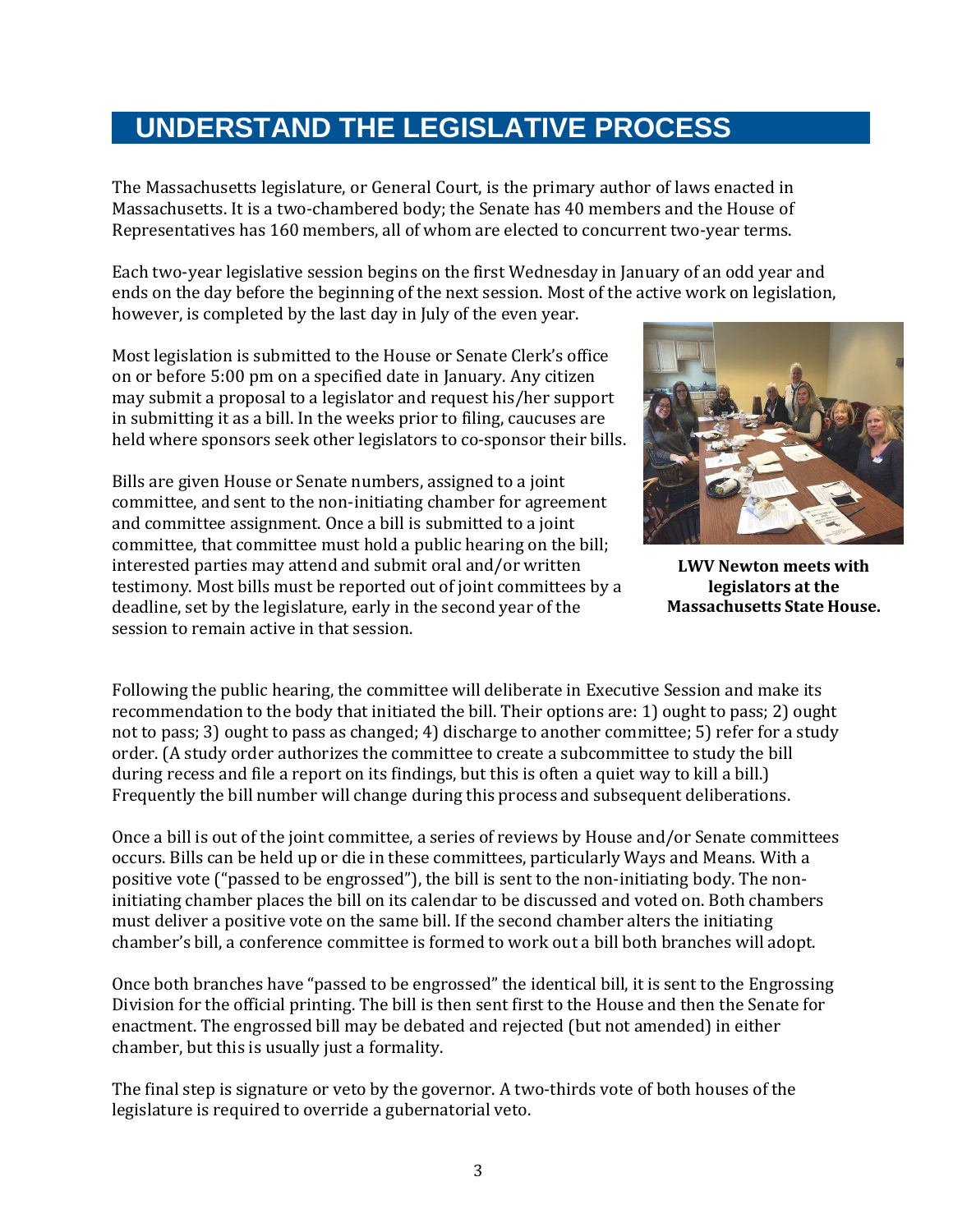## **How Do You Get Your Point Across?**

Personal visits, writing letters, e-mailing, or telephoning can all be effective. It is not necessary to go to the State House in Boston. Legislators have offices in their home districts.

Common sense and practical considerations are the best guides for how you communicate. Your legislator's staff may also be to give you some guidance. If you have a lot of information to share, a written communication may be most effective. If time is of the essence, a phone call or email may be best. When calling your legislator's office, it is likely that you will speak to a staff member.

A first contact with a legislator or staff member can be the beginning of an ongoing, productive relationship. A thank you note when your legislator takes the action you requested, or just takes the time to meet or discuss an issue with you, helps to build a relationship.

Even if you disagree with your legislator on one issue, you may be able to work together on another.

### **ONE-MINUTE LOBBYING**

When time is short, a telephone call to your legislator's office is a quick and simple way to take action. All you need to do is say who you are, where you live and why you are calling.

**Receptionist**: Good morning. Senator Joan Smith's office.

**You**: Hi. My name is Jane Q. Public and I live at 100 Main Street in Hometown.

**Receptionist**: May I help you?

**You**: I am calling to urge Senator Smith to vote for Senate Bill 550, which requires police to trace guns used by young people in committing crimes. I think firearm tracing is an important step toward reducing violent crimes.

**Receptionist**: I will let the senator know.

**You**: Thank you. Good-bye.

**Receptionist**: Good-bye.

#### **How To Talk So Your Legislator Will Listen**

- IDENTIFY yourself and give your home address when phoning or writing.
- DESCRIBE the issue or bill that concerns you.
- Refer to the BILL NUMBER, if possible.
- Tell the legislator what ACTION you want.
- Mention any special CREDENTIALS you have.
- State key REASONS for your views.
- Put a HUMAN FACE on the issue; share personal experiences.
- COUNTER ARGUMENTS the opposition is using, if you can.
- If you make a mistake, correct it immediately.
- Limit writing to ONE ISSUE or one bill.
- Be BRIEF.
- Ask for a REPLY.
- Find out which legislators support your position and get commitment for action.
- Ask what you can do to further shared goals.
- Be POLITE, keeping the door open for future communication.
- Send a THANK YOU or followup letter when appropriate.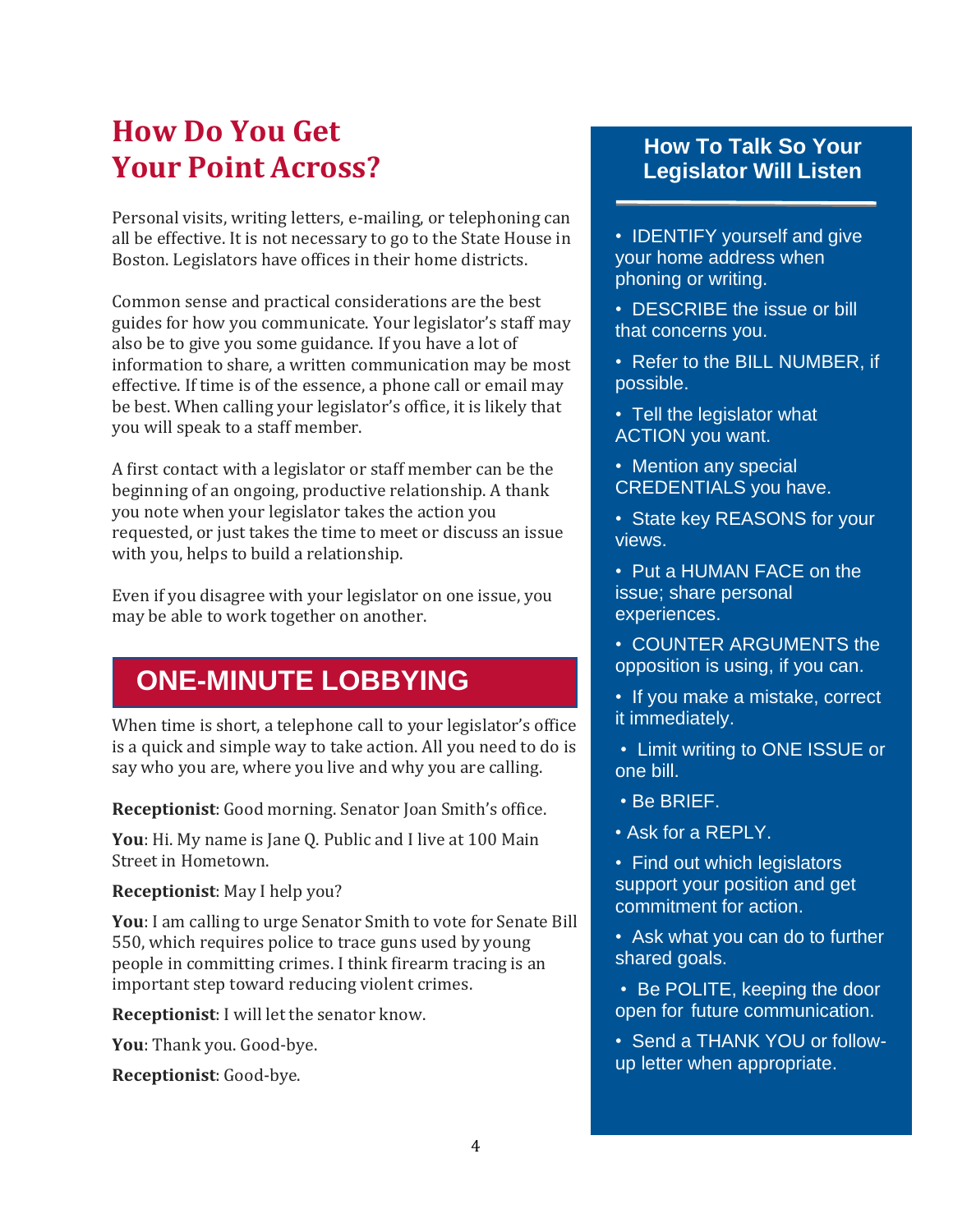## **More Impact?**

There is strength in numbers.

Reaching out to others is the best way to increase your lobbying power. You can:

• Write a letter to the editor of your local newspaper.

• Ask friends, neighbors, and colleagues to contact their legislators.

• Join a group working on your issue.

- Exchange views with candidates.
- Get involved in an election campaign.
- Go to educational forums.
- Organize an educational forum.
- Write an op-ed.
- Meet with an editorial board.
- Attend lobby days and rallies.

#### **What if I Don't Succeed?**

Good ideas can take a while to show up on the legislative radar.

By increasing legislators' awareness of an issue and establishing your own credibility, you can help lay the groundwork for future success. There is always a tomorrow!

## **How Can You Have HOW TO WRITE RIGHT!**

Emails, letters, and faxes are the most widely used forms of communication and are important to elected officials and their staff. All elected officials are accessible by fax and email, and the number of contacts on a particular subject may determine an official's attention to an issue, as well as the position taken. Focus on contacting your own legislators; communication from constituents is more important than communications from people outside their district.

When you write to elected officials, please remember to:

- Address only one issue per document.
- Include a succinct and relevant subject line.
- Add your contact information (street address, email address and phone number).
- Refer to and describe the bill.
- Be clear about what you are asking for.
- State your reasons for your position.
- Humanize the issue.
- Thank the legislator for his or her attention to the matter.

Remember to use official titles in both letters and emails:

- A letter should be addressed formally (e.g., The Honorable John Smith, title and official address).
- Emails should start: Dear Senator, Representative, Governor, Mayor, Councilwoman, etc.

Form letters may be the least effective communication, but they do save time and express your views. Most online form letters offer the opportunity to alter the message in order to make it more personal, so take the time when you can.

And all communications, particularly from constituents, form letter or otherwise, are counted. Expect to get a form letter in response to your written communication.